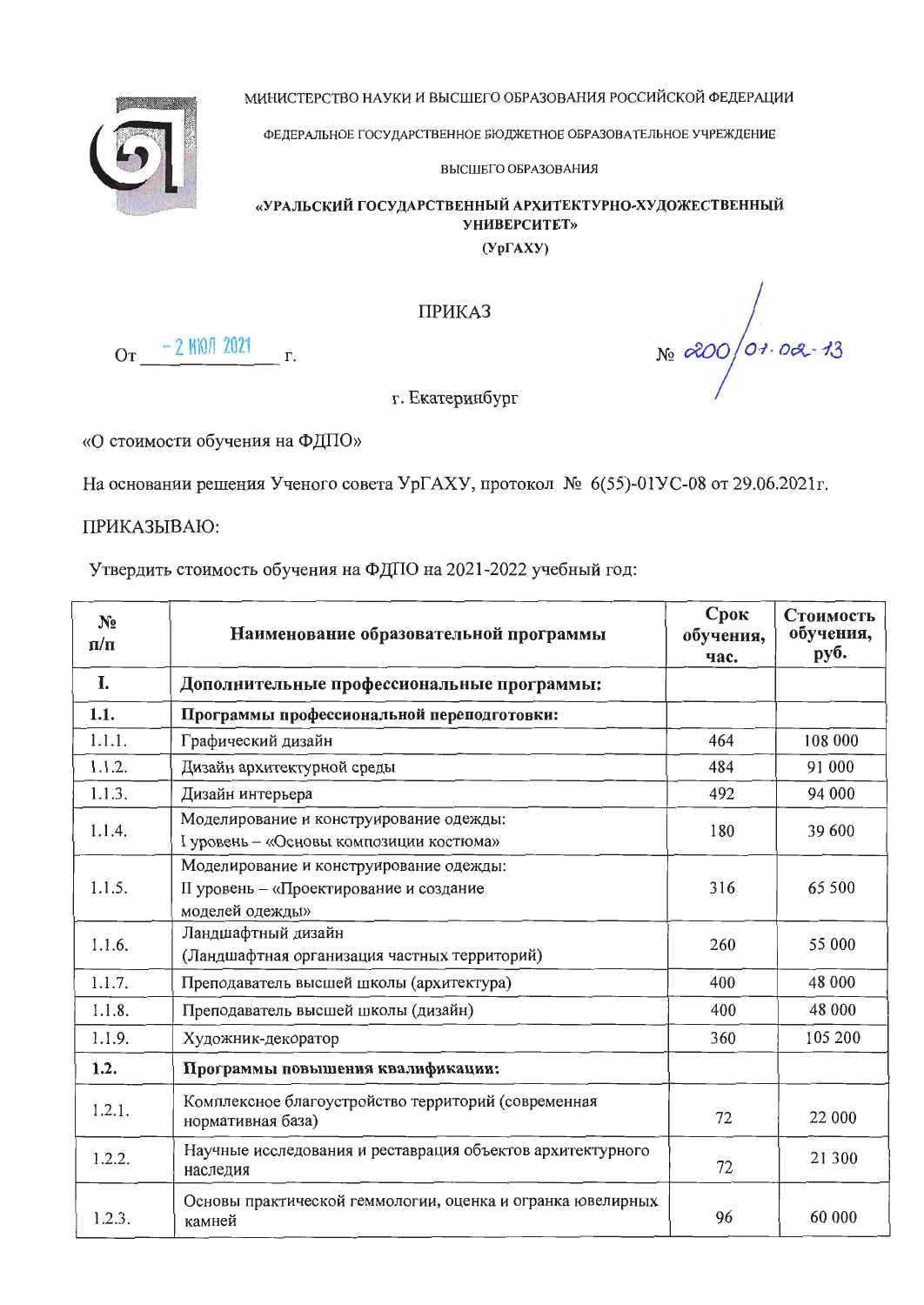| 1.2.4. | Проектирование зданий и сооружений (архитектурное<br>проектирование)                                                                                                                           | 72  | 21 300  |  |
|--------|------------------------------------------------------------------------------------------------------------------------------------------------------------------------------------------------|-----|---------|--|
| 1.2.5. | Программа повышения квалификации преподавателей<br>муниципальных образовательных учреждений дополнительного<br>образования детей (художественное, архитектурно-<br>художественное направление) | 72  | 10 700  |  |
| 1.2.6. | Стратегическое планирование в градостроительстве                                                                                                                                               | 72  | 21 000  |  |
| 1.2.7. | Теория градостроительства                                                                                                                                                                      | 72  | 22 000  |  |
| 1.3.   | Программы повышения квалификации*                                                                                                                                                              |     |         |  |
| 1.3.1. | Разработка электронных учебных курсов в системе<br>дистанционного обучения «Moodle»                                                                                                            | 72  | 21000   |  |
| 1.3.2. | Создание комфортной городской среды                                                                                                                                                            | 72  | 21000   |  |
| 1.3.3. | Управление градостроительной деятельностью                                                                                                                                                     | 72  | 21000   |  |
| 1.3.4. | Управление проектом (для государственных и муниципальных<br>служащих)                                                                                                                          | 72  | 21000   |  |
| 1.3.5. | Школа проектного мышления                                                                                                                                                                      | 72  | 21000   |  |
|        | *по программам повышения квалификации с применением ЭО и ДОТ стоимость обучения<br>5100 py <sub>6</sub> .                                                                                      |     |         |  |
| II.    | Дополнительные общеразвивающие программы:                                                                                                                                                      |     |         |  |
| 2.1.   | Курс художественного мастерства (базовый уровень)                                                                                                                                              | 256 | 73 000  |  |
| 2.2.   | Основы практической геммологии, оценка и виды огранки<br>ювелирных камней                                                                                                                      | 72  | 38 000  |  |
| 2.3.   | Макетирование костюма                                                                                                                                                                          | 72  | 21 000  |  |
| 2.4.   | Основы пейзажного рисунка. Скетчинг                                                                                                                                                            | 40  | 11 300  |  |
| 2.5.   | Интерьерный рисунок. Скетчинг                                                                                                                                                                  | 40  | 10 000  |  |
| 2.6.   | Основы пейзажного рисунка                                                                                                                                                                      | 28  | 6 8 0 0 |  |
| 2.7.   | Декорирование интерьера                                                                                                                                                                        | 28  | 7 0 0 0 |  |
| 2.8.   | Компьютерное моделирование «SketchUp»                                                                                                                                                          | 32  | 7700    |  |
| 2.9.   | Autodesk 3D, Studio MAX. Основы 3-D моделирования.                                                                                                                                             | 56  | 9800    |  |
| 2.10.  | Corel Draw. Векторная графика                                                                                                                                                                  | 32  | 6 0 0 0 |  |
| 2.11.  | Adobe PhotoShop. Растровая графика                                                                                                                                                             | 36  | 6 500   |  |
| 2.12.  | Autodesk AutoCAD. Основы проектирования                                                                                                                                                        | 40  | 7 200   |  |
| 2.13.  | Grafisoft ArhiCAD. Основы проектирования                                                                                                                                                       | 36  | 6 5 0 0 |  |
| 2.14.  | Компьютерное проектирование в дизайне костюма, САПР                                                                                                                                            | 56  | 15 600  |  |
| 2.15.  | Современная коммерческая иллюстрация                                                                                                                                                           | 80  | 21 300  |  |
| 2.16.  | Специальные вопросы архитектурного проектирования                                                                                                                                              | 39  | 46 800  |  |
| 2.17.  | Специальные вопросы градостроительства                                                                                                                                                         | 16  | 19 200  |  |
| 2.18.  | Специальные вопросы архитектурно-дизайнерского<br>проектирования                                                                                                                               | 20  | 26 000  |  |
| 2.19.  | Основы эскизного проектирования                                                                                                                                                                | 40  | 18 000  |  |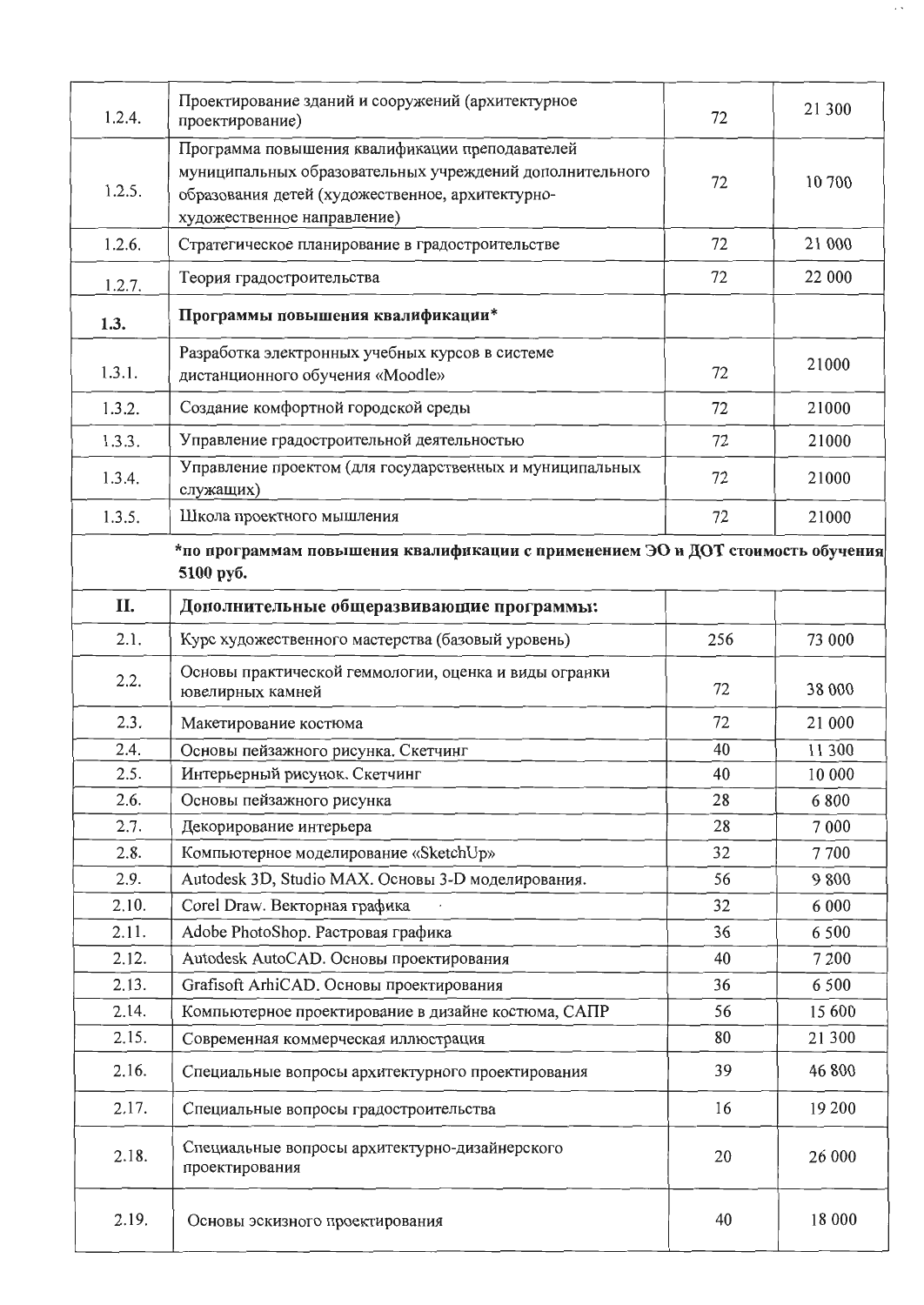Ректор:

Согласовано:

Проректор по учебной работе

Главный бухгалтер

Начальник ПФО

Декан ФДПО



Levendre

В.И. Исаченко

 $\mathbb{Z}$ 

Е.М. Карманова

Н.А. Бойчук

М.Н. Дивакова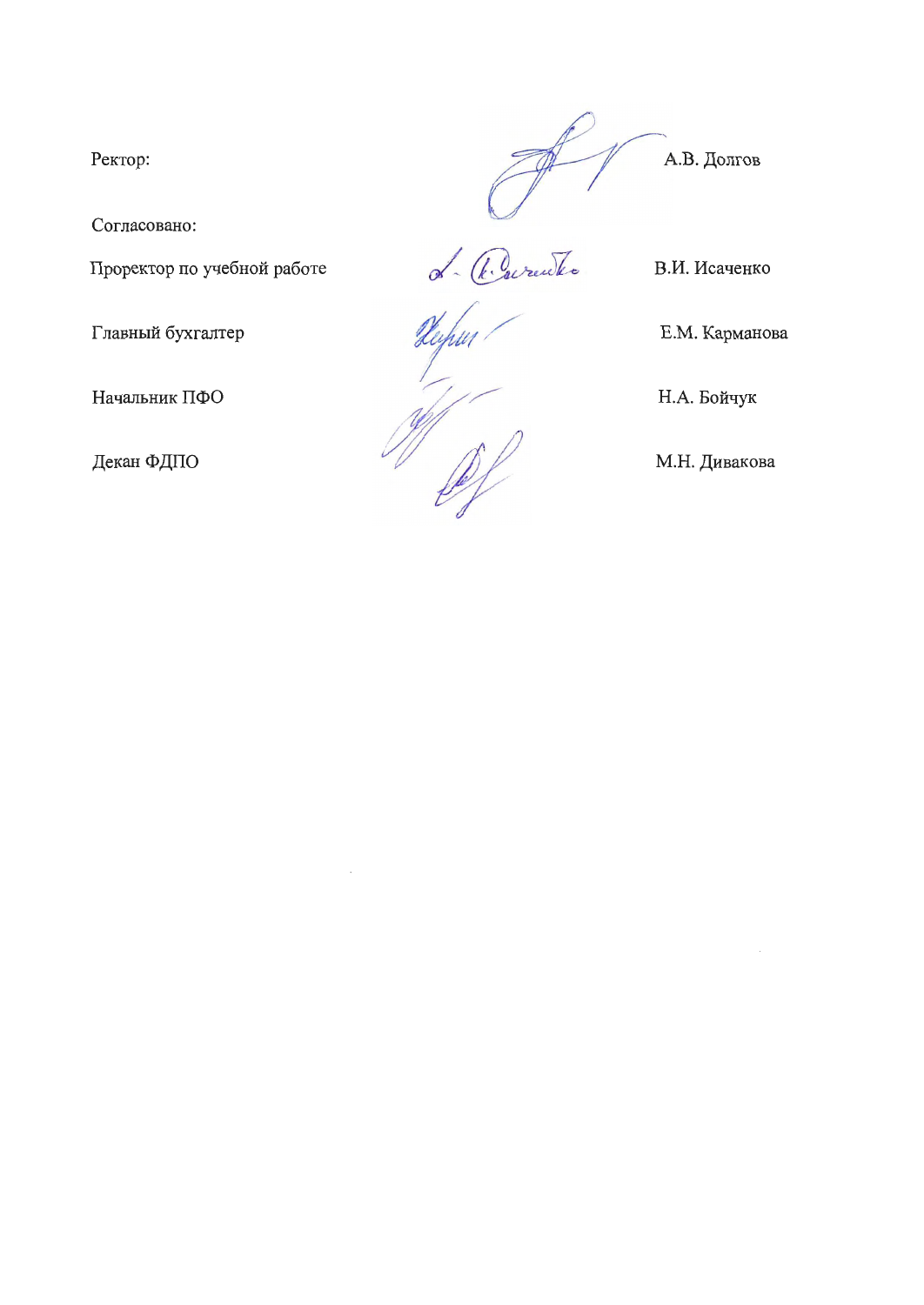МИНИСТЕРСТВО НАУКИ И ВЫСШЕГО ОБРАЗОВАНИЯ РОССИЙСКОЙ ФЕЛЕРАЦИИ



ФЕДЕРАЛЬНОЕ ГОСУДАРСТВЕННОЕ БЮДЖЕТНОЕ ОБРАЗОВАТЕЛЬНОЕ УЧРЕЖДЕНИЕ

ВЫСШЕГО ОБРАЗОВАНИЯ

## «УРАЛЬСКИЙ ГОСУДАРСТВЕННЫЙ АРХИТЕКТУРНО-ХУДОЖЕСТВЕННЫЙ **УНИВЕРСИТЕТ»**

 $(Yp\Gamma AXY)$ 

**ПРИКАЗ** 

 $O_T$  - 2 MION 2021  $r$ .

г. Екатеринбург

«О стоимости обучения на ФДПО»

На основании решения Ученого совета УрГАХУ, протокол № 6(55)-01УС-08 от 29.06.2021г.

ПРИКАЗЫВАЮ:

Утвердить стоимость обучения на ФДПО на 2021-2022 учебный год:

| N <sub>2</sub><br>$\mathbf{n}/\mathbf{n}$ | Наименование образовательной программы                                                                                               | Срок<br>обучения,<br>час. | Стоимость<br>обучения,<br>руб. |
|-------------------------------------------|--------------------------------------------------------------------------------------------------------------------------------------|---------------------------|--------------------------------|
|                                           | Программа профессиональной переподготовки<br>«Педагогика и методика дополнительного художественного<br>образования детей и взрослых» | 270                       | 55 000                         |

Ректор:

Согласовано:

Проректор по учебной работе

Главный бухгалтер

Начальник ПФО

Декан ФДПО

А.В. Долгов

В.И. Исаченко

 $N<sub>2</sub>$   $\alpha$   $\frac{201}{01}$   $0\alpha$   $\frac{13}{0}$ 

Е.М. Карманова

de Conseile

Н.А. Бойчук

М.Н. Дивакова